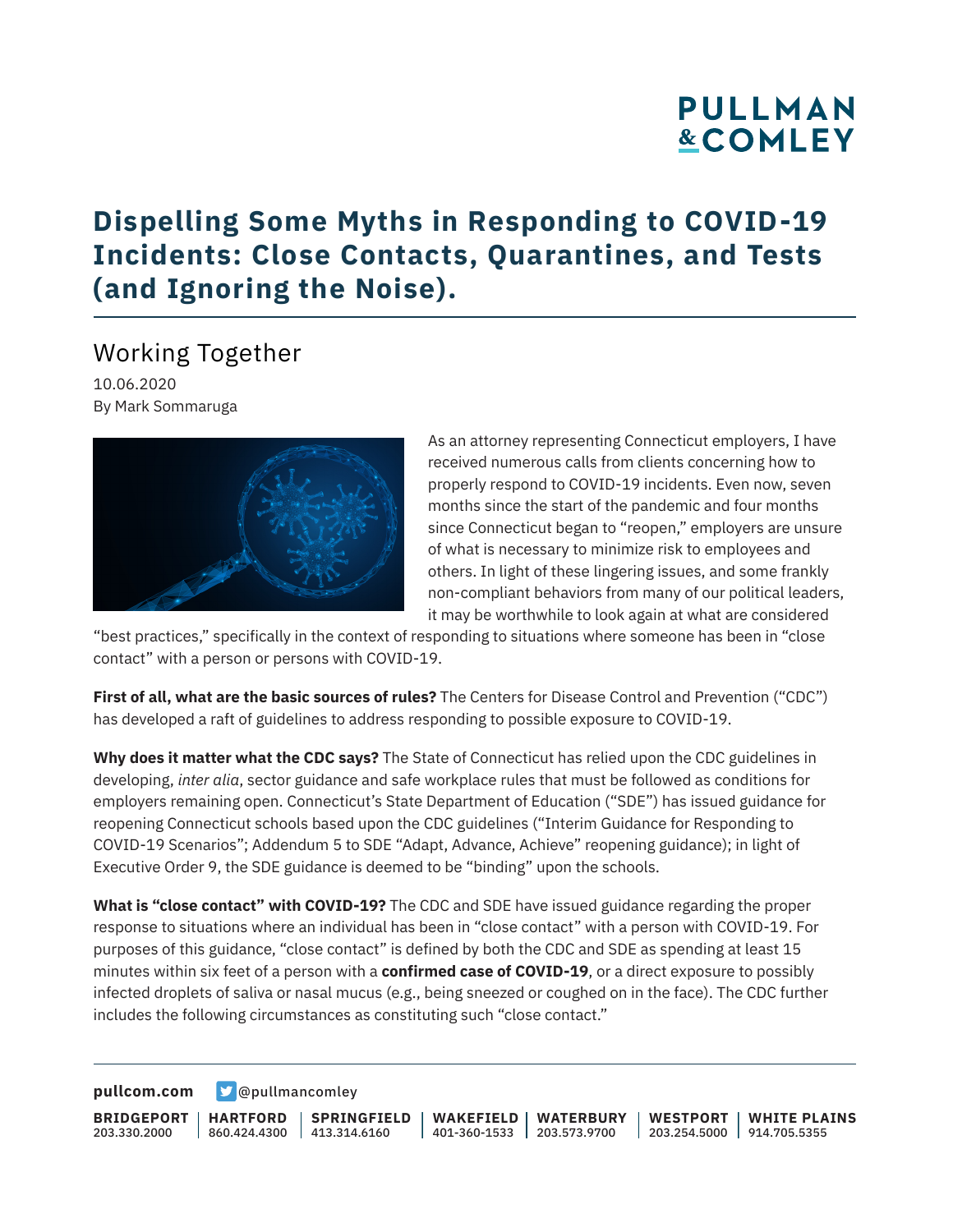## **PULLMAN &COMLEY**

#### Dispelling Some Myths in Responding to COVID-19 Incidents: Close Contacts, Quarantines, and Tests (and Ignoring the Noise).

- providing care at home to someone who is sick with COVID-19;
- having direct physical contact with the person (e.g., hugging or kissing them);
- Sharing eating or drinking utensils.

**What is the guidance?** If a person does **not** have COVID-19 symptoms, but has had "close contact", the person should remain in self-quarantine at home for 14 days from the last exposure **if** the person has tested negative (or has not been tested); however, if the person has a positive test but no symptoms, he or she should stay home in quarantine for 10 days after the test. If a person has had both close contact and COVID-19 symptoms, the person (regardless of COVID-19 test results) should stay in self-isolation for at least 10 days since the onset of symptoms **and** until at least 24 hours have passed with no fever (without medications) and with improvement of the other symptoms.

**Can persons skip quarantining if they were wearing a mask while they were in close contact with a person with COVID-19?** No. Wearing masks may be essential in the fight to control COVID-19, and masks are required to be worn in Connecticut. However, the CDC (and SDE) guidance does not give one a "get out of jail free card" from the quarantine requirements due to the fact that one was wearing a mask when in close contact with a person with COVID-19. The same quarantine requirements still apply.

**If persons who have close contact with someone with COVID-19 subsequently have a negative test, can they avoid quarantining?** Again, **NO**. This was perhaps the biggest mistake that I heard repeatedly while listening to the news coverage concerning President Trump's COVID-19 diagnosis. Way too many people treated a negative test as excusing them from quarantining (and in some cases, wearing a mask). Simply put, even if persons test negative for COVID-19 or feel healthy, they should quarantine if they have been in close contact with someone with COVID-19; as noted by the CDC, symptoms may not appear until as many as fourteen days after exposure to the virus. Today's negative test can become tomorrow's positive test.

**When does a negative test matter?** It appears that folks have been conflating "close contact" with a COVID-19 case, and visiting a COVID-19 "hotspot". But these are two different kettles of fish. As has my colleague, Zachary Zeid has written: https://workingtogether.pullcomblog.com/archives/putting-employersback-in-the-drivers-seat-how-the-governors-latest-executive-order-may-restore-connecticut-employersability-to-manage-out-of-state-employee-travel/; Connecticut offers a testing alternative to the usual state 14 day quarantine requirement that is in effect when someone returns from travel from a state that is deemed to be a "hot spot" due a high rate of spread of the virus. Under such circumstances, a traveler is exempt from the self-quarantine requirement if he or she has had a negative (nucleic acid) COVID-19 test in the seventy-two (72) hours prior to arrival in Connecticut, or at any time following arrival in Connecticut. However, if while visiting a hot spot a person was in close contact with someone with COVID-19, then the CDC guidelines for quarantining still control.